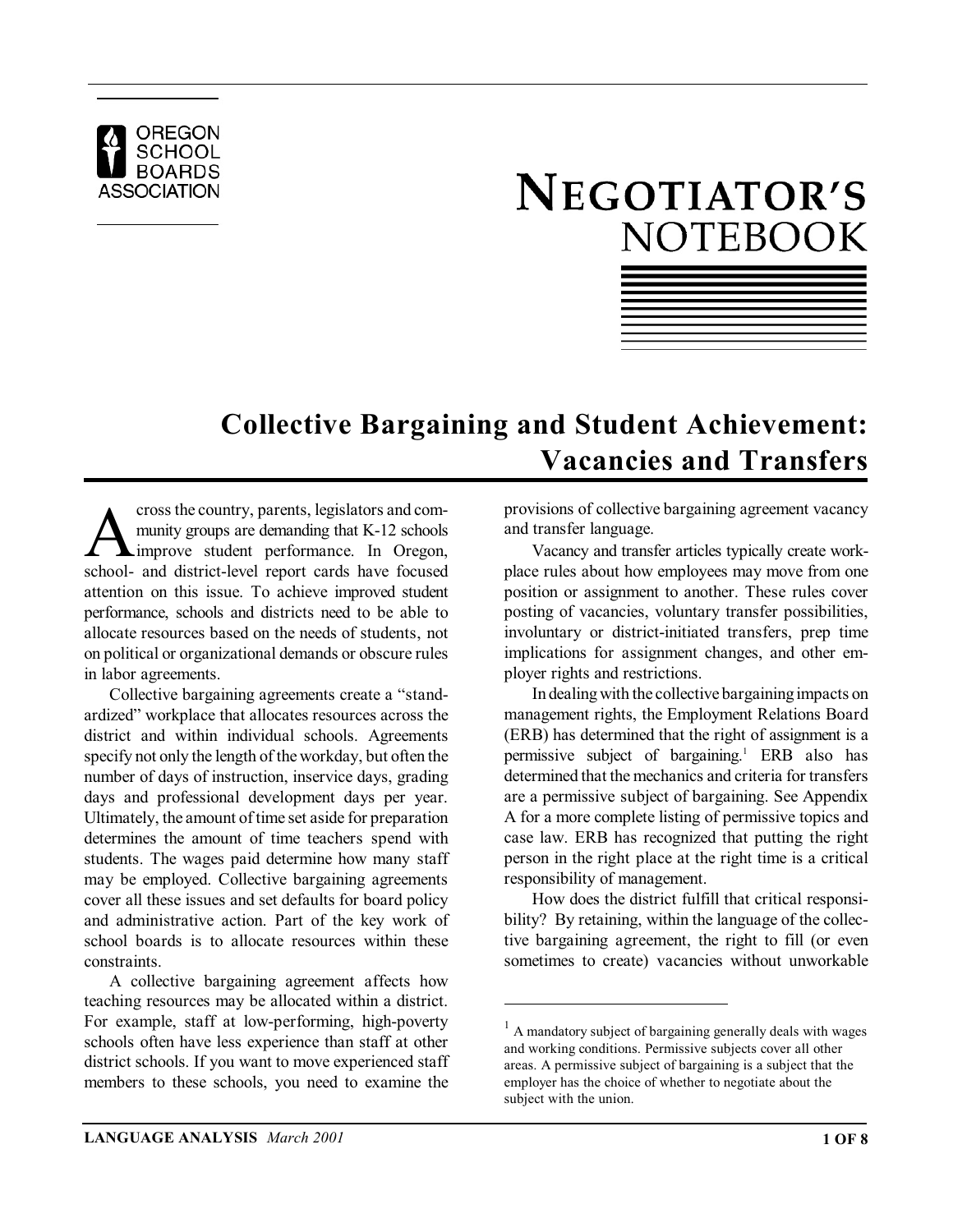

restraints. In this article, we examine the variety of language that can be found in the vacancy and transfer articles of collective bargaining agreements and the possible impacts of that language.

There are three areas that are generally addressed in vacancy and transfer articles. Those are teacherinitiated or voluntary transfers, district-initiated or involuntary transfers, and the various notice requirements.

#### **Teacher-Initiated or Voluntary Transfers**

Language covering this type of transfer is often brief. It addresses two different types of voluntary transfers: the general desire by the teacher to move from a particular building or assignment, and the desire to move to a specific assignment.

The language for a general voluntary transfer normally includes a definition, a deadline for the teacher to give notice of the desire to move, an interview, and a notice of acceptance or rejection, with reasons sometimes required if the teacher is rejected. Amove to a specific assignment also includes "posting" language, covered in more detail below.

A typical example of teacher-initiated transfer language would be as follows:

#### □ Oregon City School District:

"Teacher-initiated transfers are those in which a teacher requests a transfer from one building to another or to fill a vacated position. Individual staff mem-bers may initiate a request for a transfer in writing to the District and may, if desired, consult with the administration on the requested change. If the teacher is qualified for the position sought, the individual shall be entitled to an inter-view for that position. Any teacher denied a teacher-initiated transfer will be person-ally notified and will be given the rea-son(s) for denial."

 $\Box$  Some districts have added criteria, such as the following language from the **Bend-Lapine School District**:

> "In acting on applications for voluntary transfer to available openings in grade, subject, building and activity assignments, the District shall apply the following criteria:

- 1. Individual qualifications including, but not limited to, certification.
- 2. Instructional requirements for the grades, subjects, buildings and assignments in the teacher's current position and the position for which the teacher has applied.
- 3. Staff continuity for evaluation purposes and staff availability and experiencemix for the teacher's current position and the position for which the teacher has applied.
- 4. Where the foregoing factors are substantially equal, the preference in assignment or transfer shall be given to the applicant with the greatest number of years of service in the District."

 $\Box$  An interesting form of voluntary transfer is the language in the **NorthClackamas School District** that allows teachers to trade assignments:

"Two unit members may trade assignments by transferring when approved by the responsible unit administrators and a personnel administrator. The trade will be contingent upon the teachers' certification and qualifications and will be for one school year to coincide with the teachers' work year. At the conclusion of the year, both teachers will return to previous assignments. If both administrators and both teachers agree, the trade may become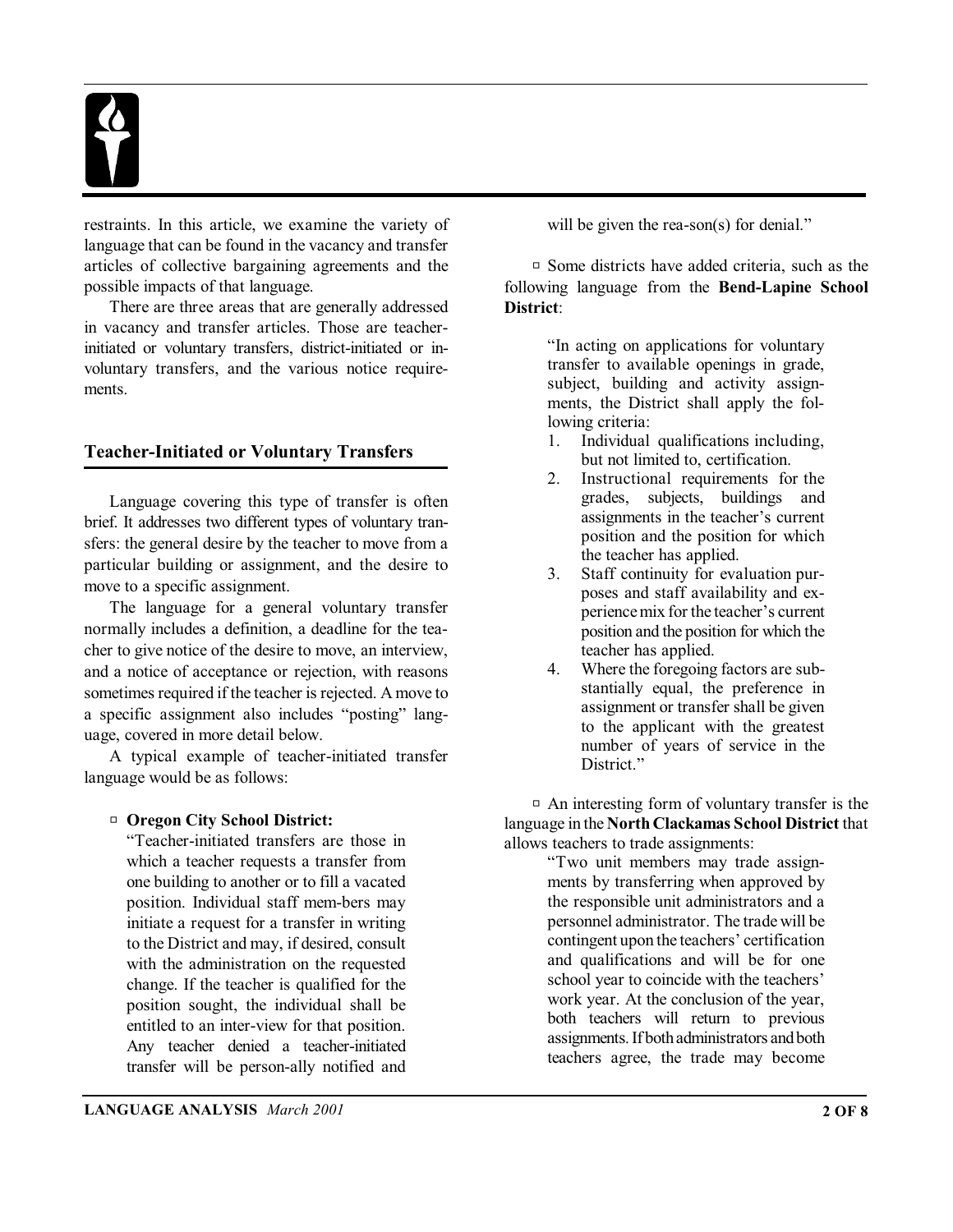permanent effective the second year. The decision to make the trade permanent will occur by May 1."

#### **District-Initiated or Involuntary Transfers**

Language covering this type of transfer is usually considerably longer than the previous category. This is due to the sometimes emotional nature of employee reaction to an involuntary transfer, and the desire of the district to take action that it believes is in the best interests of students. By its very definition, an involuntary transfer is made despite the teacher's wish not to be moved from (or sometimes to) a specific posi-tion.

This contract language most likely covers such topics as:

- <sup>D</sup> Notice;
- <sup>D</sup> Criteria;
- □ Reasons;
- $\Box$  Hearing:
- $\Box$  Extra Time;
- $\neg$  Visits:
- $\Box$  Transfer of property;
- $\Box$  New assignment request; and/or
- $\Box$  Limitations on the number of transfers.

The notice language of the contract can vary from the vague "as early as possible" to the more specific "as soon as the decision to transfer has been made," to the very specific "except in the case of an emergency, no less than 30 days prior to the effective date of the transfer." The requirement to give a specific amount of time to the teacher was declared to be a permissive subject of bargaining by ERB, when it referred to permissive language that stated "no later than two weeks prior to the beginning of the contract year" in *Springfield Education Association v. Springfield School District No. 19*, 1 PECBR 347, 350-352 (1975).

ERB also declared that the criteria of a transfer were permissive in the *Springfield* case. However, in spite of its permissive nature, criteria such as that referred to above in the Bend-Lapine contract– voluntary transfer language–is frequently found in sections dealing with involuntary transfers.

Contract language that requires the district to give reason(s) for the denial of the voluntary transfer is sometimes included. In an involuntary transfer situation, the reasons for the transfer are almost always required. The listing of the reasons is frequently combined with the opportunity to have a meeting to discuss the transfer. These meetings can be an informal discussion with the principal (from **Medford**: "A meeting between the member and the Principal at which time he/she will be given the reason for the transfer.") or can take on the trappings of a full evidentiary hearing before the Superintendent (from **Gresham-Barlow**: "A member who is transferred at District initiative will be extended the opportunity for a meeting with the superintendent, the appropriate building administrators and, at the member's option, the grievance rep, UniServ rep and other Council officials. The member will have the opportunity to make known his wishes in regard to the transfer.")

Once the decision is made to transfer an employee involuntarily, the teacher often requests extra time for preparation, visits to the new school, additional tuition reimbursement hours, additional professional development/leave days, or transfer of his or her personal property. Once again, the *Springfield* case declared that the first two are permissive subjects. No ERB cases could be found that deal with other requests. In all likelihood, they also would be considered permis-sive.

In spite of the *Springfield* ruling that extra-time and visits language is permissive, a number of contracts include language on both subjects. The extratime language grants from one to five days, at the discretion of the district, and the visits to the new assignment language typically grants that opportunity. Very few contracts contain language that requires the district to move the personal property of the teacher. It is most commonly seen when the involuntary trans-fer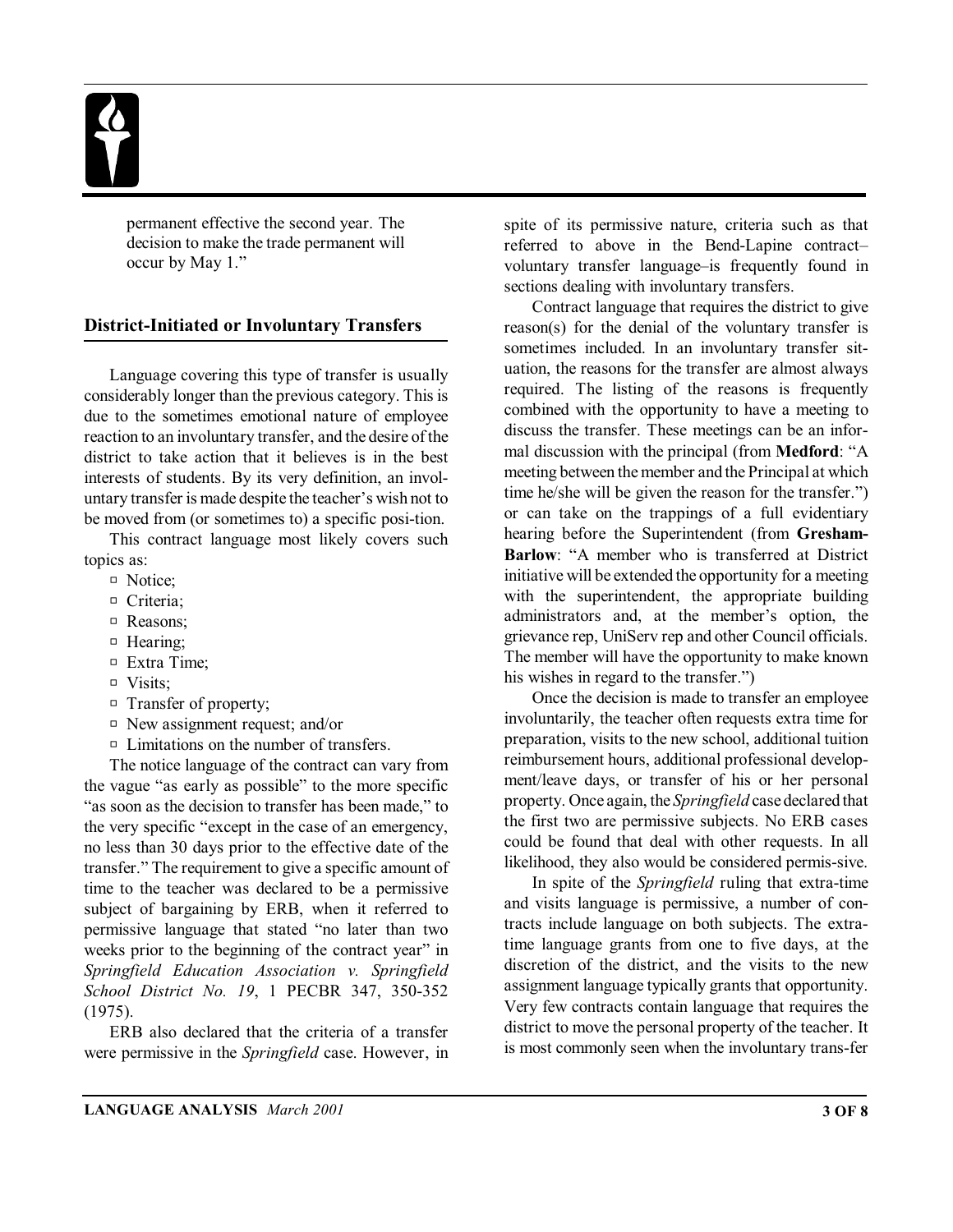occurs once school has started. In practice, we speculate that most districts agree to move the property to reduce the stress of the teacher.

The final piece of the involuntary transfer lang-uage puzzle is a limitation on the right of the district to frequently transfer a teacher. The language norm-ally restricts the district to a set number of transfers in a set number of years. The following language is typical:

"No employee shall be subject to an involuntary transfer more than three times within any five year period: a) to another building; b) between grade levels within the same building at an elementary school; or c) between departments within the same building."

### **Posting**

No vacancy and transfer article would be complete without language that addresses the requirements for posting. The posting section of the article typically covers timing, intra- and inter- building transfers, and the granting of an interview.

Timing language refers to when the vacancy occurs and how long the notice will be posted on the appropriate bulletin board. If the vacancy occurs during the school year, most contracts require that notice of vacancy be posted for a certain number of days (varying from five to 15, depending upon the emergent nature of the vacancy). Some contracts even allow the time to be waived. The language found in **West** Linn-Wilsonville is fairly typical:

"When a vacancy occurs in the District, the position will be described and announced to employees. In addition, copies of all postings will be sent to the Association President. During the school year, such notice(s) will be posted on the Association bulletin boards for not fewer than ten (10) days. During the summer, posting will be in the central office. If a vacancy occurs after August 15th or after the start of school, an exception to the ten (10) day rule may be made after conferring with the Association."

Which bulletin boards and the length of posting is frequently the subject of negotiations between district and employees. If the vacancy occurs during the summer months, the standard procedure is to mail a notice to employees who have shown an interest in a transfer by supplying an address to the district before leaving for summer vacation. In addition, contracts frequently require the notice to be mailed to the Association if the vacancy occurs during the summer months

Occasionally, contracts require the district to post the notice in the building with the vacancy or within the district before seeking outside applications. This is sometimes coupled with a statement that requires the district to hire from within, if there are qualified applicants. Districts should be careful with any language that requires only internal hiring. A review of contracts shows a great variety of language, but usually it gives "preference" to current employees. Specific language can range from "preference" to "first consideration." These terms are not defined, and could lead to grievances. The opportunity given to an internal candidate should be set out specifically. If the district wishes to guarantee an interview, the contract should state that. Also, make sure the contract uses the word "qualified," instead of "licensed." Although a teacher may have the appropriate license, he or she actually may not have taught the class or grade level for a number of years (if at all), and may not be *qualified* for the position.

You should try to place language in the contract that allows flexibility if a vacancy occurs in the two or three weeks before and after the start of school. The right to waive the posting or the length of the posting can be very helpful. As seen in the **West Linn-Wilsonville** language above, some contracts contain language that allows the association to waive the posting during this time frame. This is not a perfect solution, but it does add some flexibility.

In addition, it is helpful to have flexibility when there is a change in assignments within a building. The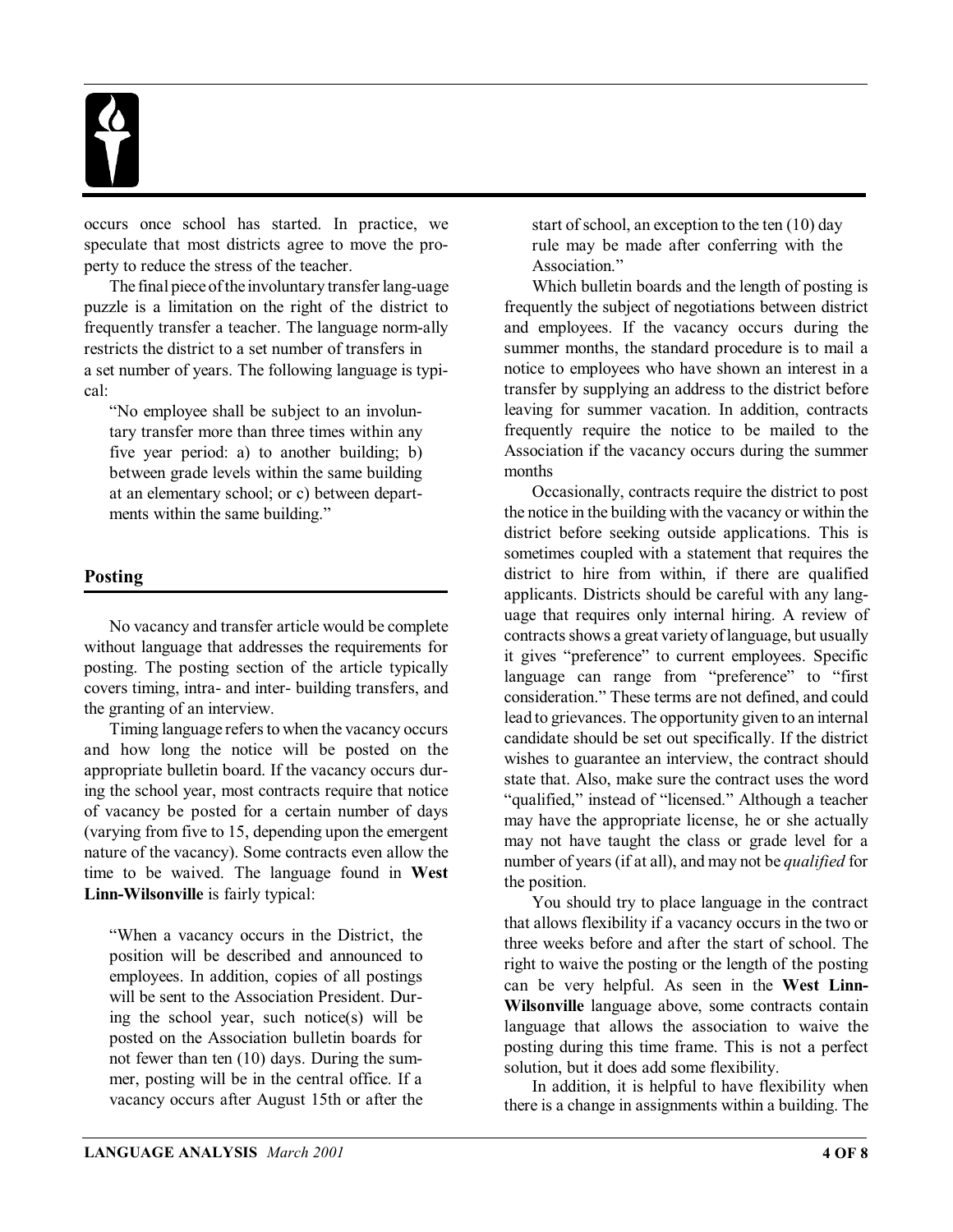

contract should not prevent a building adminis-trator from making internal transfers to match theneeds of the students. You can achieve this flexibility by addressing the problem in negotiations and having specific language to deal with it, or defining what a vacancy is (or isn't).

### **Conclusion**

It is important that districts have clear and concise language in the area of vacancy and transfer. Emo-tions can run high during a period of a transfer, even if it was undertaken voluntarily. Contract language that clearly sets out the expectations of both parties can help ease the trauma. Remember also that if the association attempts to place language in your contract

that you believe will tie your hands, the right of assignment and the mechanics and criteria for trans-fers are permissive subjects. You do not have to agree to include such language.

There are four cases from ERB that may be helpful to you:

R *Springfield Education Association v. Springfield School District No. 19*, 1 PECBRA 347;

R *Eugene Education Association v. Eugene School District No. 4J*, 1 PECBRA 446;

R *Gresham Grade Teachers Association v. Gresham Grade School District No. 4*, 5 PECBRA 2771; and

R *Springfield Education Association v. Springfield School District No. 19*, 7 PECBRA 6357.

> *By Stephen C. Lewis Human Resource Development Specialist*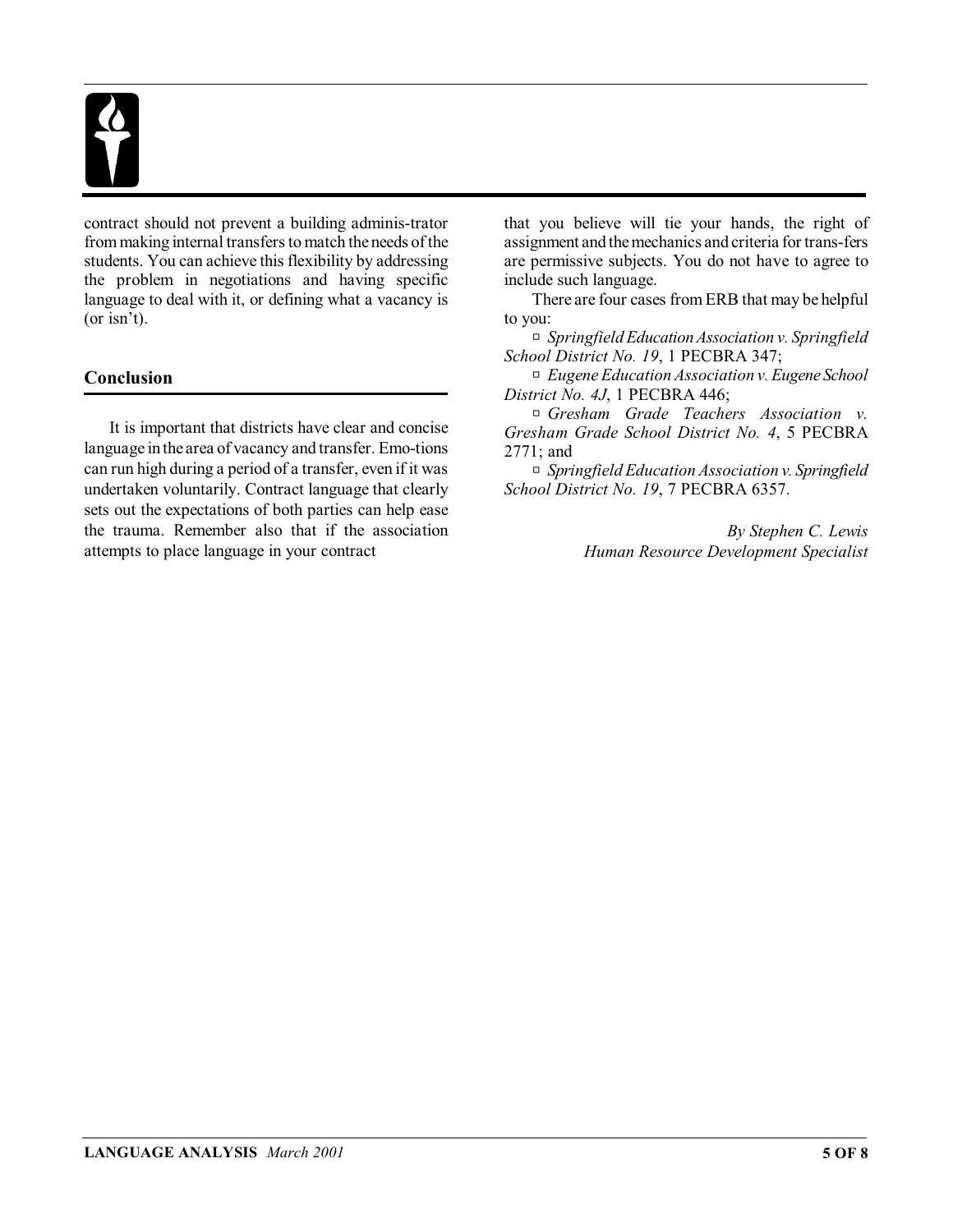### **Appendix A**



#### **Transfers and Vacancies**

Within this category the following items have been declared permissive:

- a. Standards, criteria and mechanics of transfers, including criteria for denying a transfer request;
- b. Proposals reading a district shall not unreasonably deny a transfer request;
- c. Notice of involuntary transfer "no later than two weeks prior to the beginning of the contract year";
- d. Proposals subjecting transfer decisions to the grievance procedure;
- e. Proposals requiring a transferred teacher be given priority in filling known vacancies;

f. A proposal restricting transfersto no more than two times within five years;

g. Proposals requiring all requests for transfers be honored before outside personnel are hired;

*Springfield Education Association v. Springfield School District No. 19,* Case No. C–278, 1 PECBR 347, 350–352 (1975).

*Oregon Public Employees Union v. State of Oregon, Executive Dept.,* Case No. UP–64–87, 10 PECBR 51, 69 (1987).

*Springfield Education Association v. Springfield School District No. 19,* Case No. C–278, 1 PECBR 347, 350–352 (1975).

*Springfield Education Association v. Springfield School District No. 19,* Case No. C–278, 1 PECBR 347, 350–352 (1975).

*Springfield Education Association v. Springfield School District No. 19,* Case No. C–278, 1 PECBR 347, 350–352 (1975).

*Springfield Education Association v. Springfield School District No. 19,* Case No. C–278, 1 PECBR 347, 350–352 (1975).

*Eugene Education Association v. Eugene School District No. 4J,* Case No. C–279, 1 PECBR 446, 453–54 (1975).

*Gresham Grade Teachers Association v. Gresham Grade School District No. 4,* Case No. C–61–78, 5 PECBR 2771, 2791–94 (1980); *modified,* 6 PECBR 4953 (1981).

*Springfield Education Association v. Springfield School District No. 19,* Case No. C–278, 1 PECBR 347, 350–52 (1975).

*Eugene Education Association v. Eugene School District No. 4J,* Case No. C–279, 1 PECBR 446,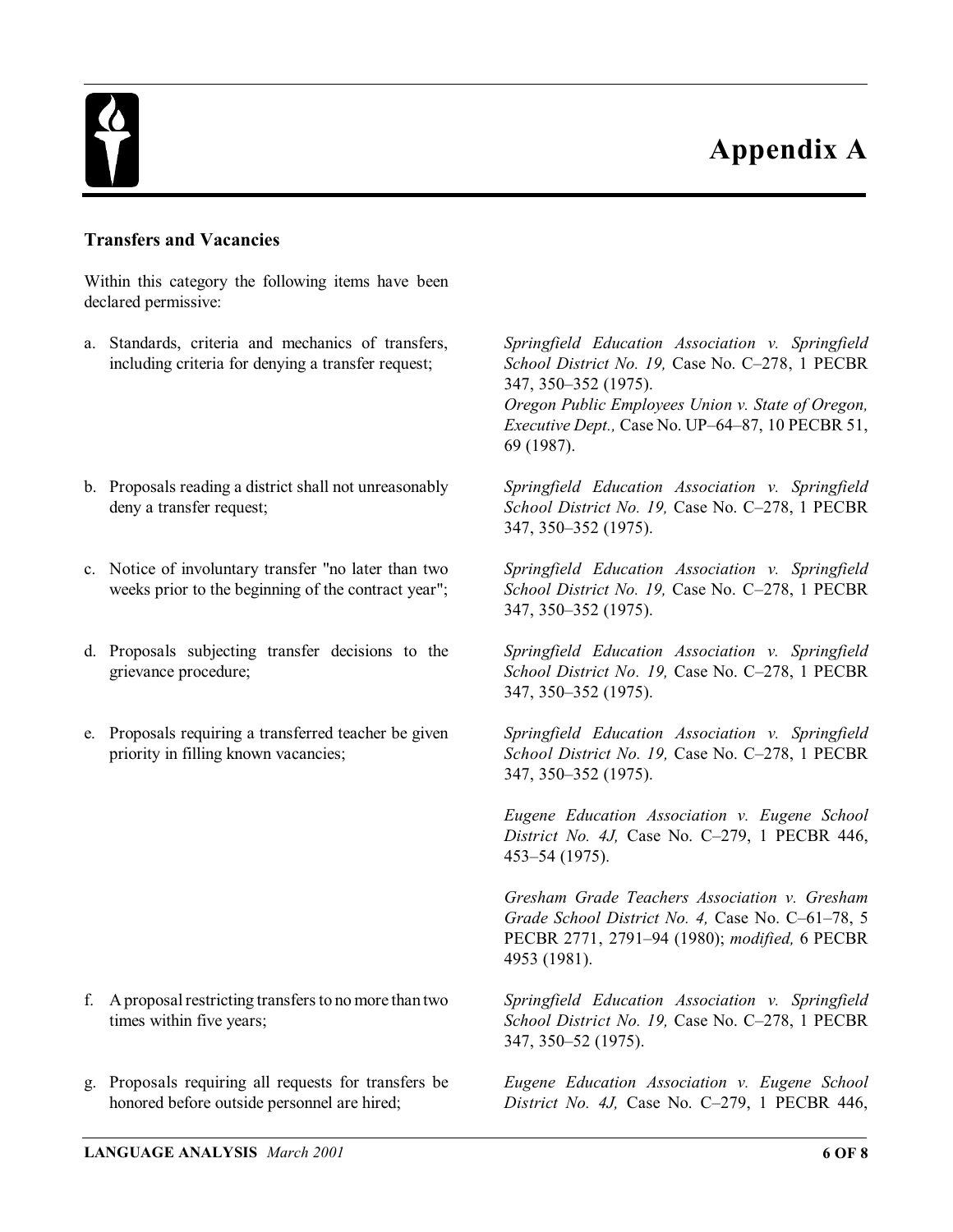

## **Appendix A**

*Eugene Education Association v. Eugene School District No. 4J,* Case No. C–279, 1 PECBR 446, 453–54 (1975).

*Gresham Grade Teachers Association v. Gresham Grade School District No. 4,* Case No. C–61–78, 5 PECBR 2771, 2791–94 (1980); *modified,* 6 PECBR 4953 (1981).

*Gresham Grade Teachers Association v. Gresham Grade School District No. 4,* Case No. C–61–78, 5 PECBR 2771, 2791 (1980); *modified,* 6 PECBR 4953 (1981).

*Eugene Education Association v. Eugene School District No. 4J,* Case No. C–279, 1 PECBR 446, 453–54 (1975).

*Gresham Grade Teachers Association v. Gresham Grade School District No. 4,* Case No. C–61–78, 5 PECBR 2771, 2791–94 (1980); *modified,* 6 PECBR 4953 (1981).

*Gresham Grade Teachers Association v. Gresham Grade School District No. 4,* Case No. C–61–78, 5 PECBR 2771, 2791–94 (1980); *modified,* 6 PECBR 4953 (1981).

*Gresham Grade Teachers Association v. Gresham Grade School District No. 4,* Case No. C–61–78, 5 PECBR 2771, 2791–94 (1980); *modified,* 6 PECBR 4953 (1981).

*Gresham Grade Teachers Association v. Gresham Grade School District No. 4,* Case No. C–61–78, 5 PECBR 2771, 2791–94 (1980); *modified,* 6 PECBR 4953 (1981).

*Gresham Grade Teachers Association v. Gresham Grade School District No. 4,* Case No. C–61–78, 5 PECBR 2771, 2791–94 (1980); *modified,* 6 PECBR

- 453–54 (1975). h. Transfers on the basis of seniority;
	- i. Deadlines (precise number of days) by which a district must act on transfer requests;

j. Deadlines by which to post names, assignments, reassignments or transfers;

- k. Proposals requiring notice of vacancies to transferring teacher and, if teacher is qualified, automatic placement in that vacancy;
- l. Proposals reading transfers may not be used as discipline;
- m. Proposals reading that a potential vacancy may be filled on a temporary basis until the end of a semester and then declared vacant;

4953 (1981).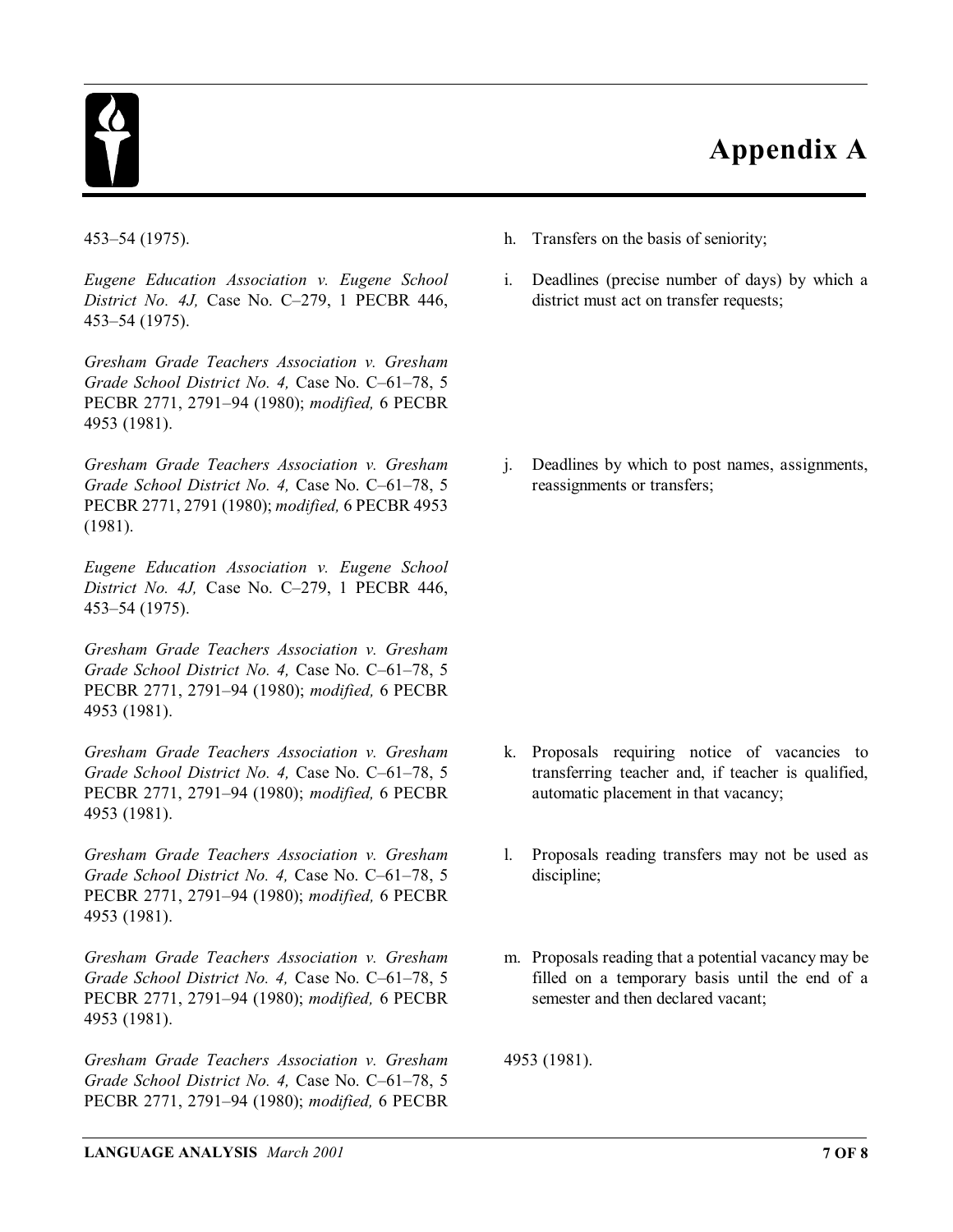### **Appendix A**



- n. The length of time a vacancy announcement must be posted before it is filled;
- o. Proposals reading the board is not prohibited from hiring a "racially balanced staff";
- p. Proposals requiring retraining of existing staff for positions requiring special talent or expertise;
- q. A proposal prohibiting transfer of the association representative (e.g., association president) except for a promotion or to meet reasonable operating needs;
- r. Proposals requiring the district to interview a teacher being involuntarily transferred for preferences in vacant or open positions;
- s. Proposals requiring the employee be informed of appropriate vacancies;
- t. Proposals requiring the employee be informed of reasons for not getting a job preference;
- u. Proposals mandating a visit to the site prior to transfer;
- v. Proposals requiring a specified number of duty free days to prepare prior to transfer; and
- w. Aproposal prohibiting involuntary transfers except for just cause.

*Gresham Grade Teachers Association v. Gresham Grade School District No. 4,* Case No. C–61–78, 5 PECBR 2771, 2791–94 (1980); *modified,* 6 PECBR 4953 (1981).

*Gresham Grade Teachers Association v. Gresham Grade School District No. 4,* Case No. C–61–78, 5 PECBR 2771, 2791–94 (1980); *modified,* 6 PECBR 4953 (1981).

*Gresham Grade Teachers Association v. Gresham Grade School District No. 4,* Case No. C–61–78, 5 PECBR 2771, 2791–94 (1980); *modified,* 6 PECBR 4953 (1981).

*Executive Department, Labor Relations Division, and Oregon State Police v. Oregon State Police Officers' Association,* Case No. UP–11–85, 8 PECBR 7874, 7888 (1985). (Ellis dissenting.)

*Springfield Education Association v. Springfield School District No. 19,* Case Nos. C–144–83 and C–161–83, 7 PECBR 6357, 6395 (1984).

*Springfield Education Association v. Springfield School District No. 19,* Case Nos. C–144–83 and C–161–83, 7 PECBR 6357, 6394–95 (1984).

*Springfield Education Association v. Springfield School District No. 19,* Case Nos. C–144–83 and C–161–83, 7 PECBR 6357, 6394–95 (1984).

*Springfield Education Association v. Springfield School District No. 19,* Case Nos. C–144–83 and C–161–83, 7 PECBR 6357, 6395 (1984).

*Springfield Education Association v. Springfield School District No. 19,* Case Nos. C–144–83 and C–161–83, 7 PECBR 6357, 6395 (1984).

*Gresham Grade Teachers Association v. Gresham Grade School District No. 4,* Case No. C–61–78, 5 PECBR 2771, 2781–82 (1980); *modified,* 6 PECBR